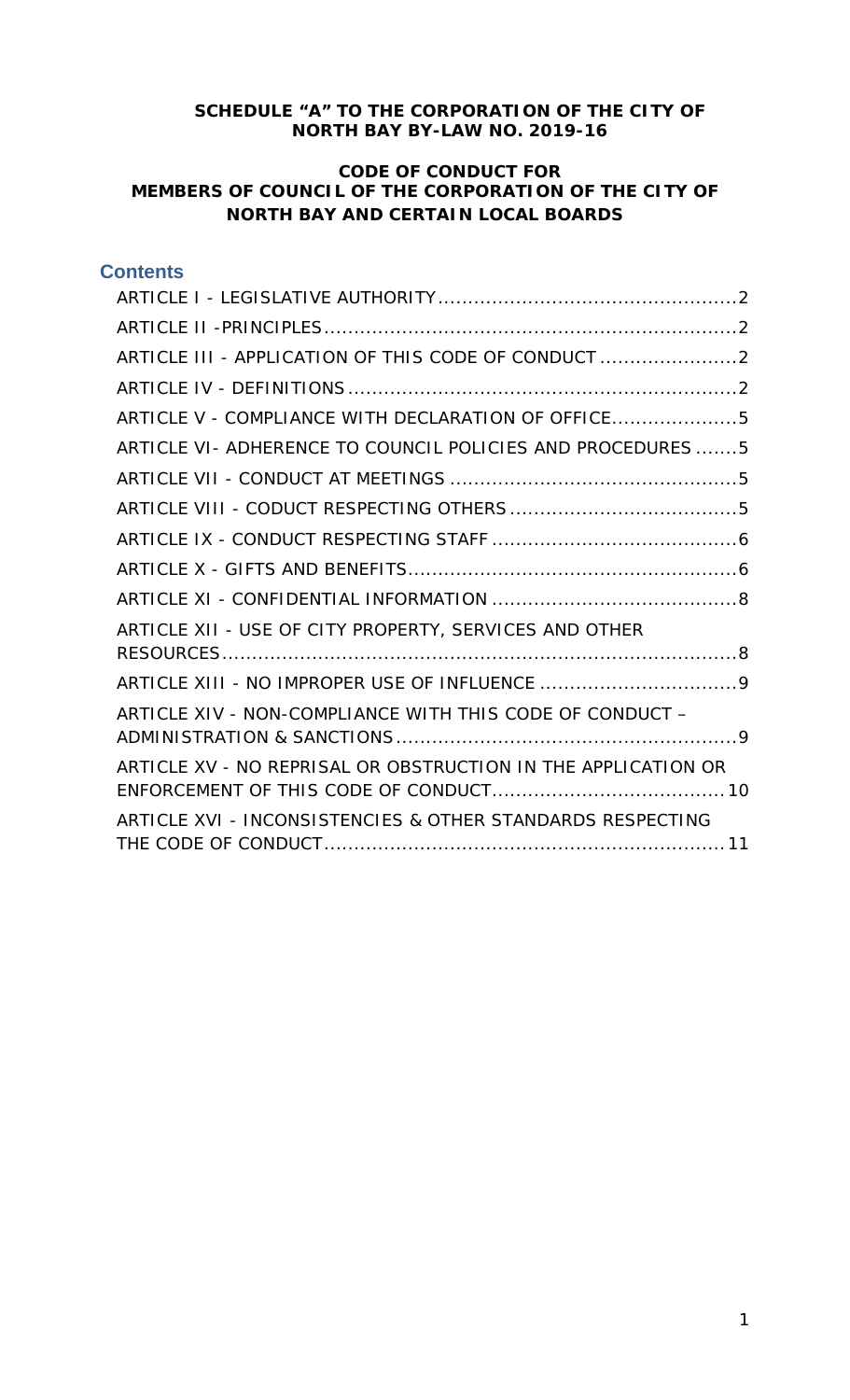# <span id="page-1-0"></span>**ARTICLE I - LEGISLATIVE AUTHORITY**

The amendments to the *Municipal Act, 2001*, S.O. 2001, as amended, introduced under Bill 68 included subsection 223.2(1) of that Act that requires municipalities to establish a code of conduct for members of the council of the municipally and its local boards.

## <span id="page-1-1"></span>**ARTICLE II -PRINCIPLES**

Improving the quality of municipal administration and governance can be best achieved by encouraging high standards of conduct on the part of all municipal officials. In particular, the public is entitled to expect the highest standards of conduct from the members that they elect to local government. In turn, adherence to these standards will protect and maintain the City's reputation and integrity.

The principles that underline this Code of Conduct are as follows:

- (a) Members must serve and be seen to serve their constituents in a conscientious and diligent manner;
- (b) Members must be committed to performing their functions with integrity, advoiding the improper use of the influence of their office, and conflicts of interest;
- (c) Members are expected to perform their duties in office and arrange their private affairs, in a manner that promotes public confidence and will bear close public scrutiny;
- (d) Members must recognize and act upon the principle that democracy is best achieved when the operation of government is made as transparent and accountable to the public as possible; and
- (e) Members shall seek to serve the public interest by upholding both the letter and spirit of the laws of Parliament and the Ontario Legislature, as well as the laws and policies adopted by the Council.

## <span id="page-1-2"></span>**ARTICLE III - APPLICATION OF THIS CODE OF CONDUCT**

This Code of Conduct applies to each Member.

## <span id="page-1-3"></span>**ARTICLE IV - DEFINITIONS**

In this Code of Conduct:

- (a) "child" means a child born within or outside marriage and includes an adopted child and a person whom a parent has demonstrated a settled intention to treat as a child of his or her family;
- (b) "City" means The Corporation of the City of North Bay;
- (c) "City Clerk" means the City Clerk of the City;
- (d) "Code of Conduct" means the City of North Bay Code of Conduct established pursuant to the authority of section 223.2 of the *Municipal Act, 2001*;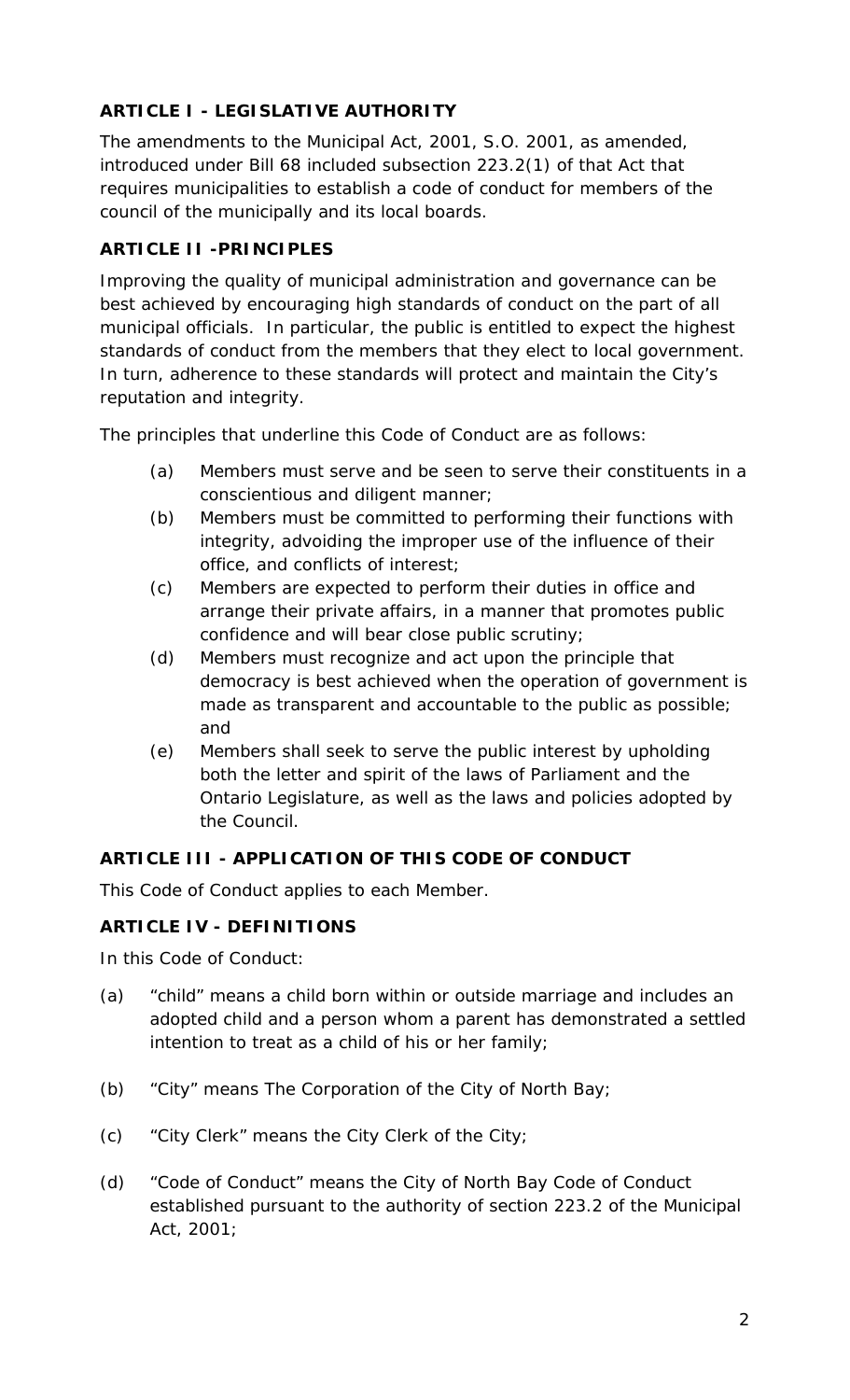- (e) "complaint" means a written request to investigate the conduct of any Member for a possible violation of the Code of Conduct filed in accordance with Article XIV (Non-Compliance With This Code of Conduct – Administration & Sanctions);
- (f) "confidential information" includes:
	- (i) any information in the possession of, or received in confidence by, the City that the City is prohibited from disclosing, or has decided to refuse to disclosed under the *Municipal Freedom of Information and Protection of Privacy Act*, or any other law;
	- (ii) information of a corporate, commercial, scientific or technical nature received in confidence from third parties;
	- (iii) personal information as defined in subsection 2(1) of the *Municipal Freedom of Information and Protection Act*;
	- (iv) information that is subject to solicitor-client privilege;
	- (v) information that is subject to litigation privilege;
	- (vi) information that concerns any confidential matters pertaining to matters related to an identifiable individual, personal, labour relations, litigation, property acquisition, the security of the property of the City or a local board;
	- (vii) a matter, the substance of a matter, and information pertaining to a matter, that has been included in an agenda or that have been debated or discussed at a meeting of Council, a Standing Committee, or a local boards where the meeting is closed to the public
	- (viii) any other information lawfully determined by the Council to be confidential, or required to remain or be kept confidential by legislation or order;
- (g) "Council" means the Council of The Corporation of the City of North Bay;
- (h) "harassment" includes:
	- (i) any comment, conduct, action or gesture that is unwelcome or that ought reasonably be known to be unwelcome that could affect a person's dignity or a person's psychological or physical health; and
	- (ii) sexual harassment being a form of harassment involving comment or conduct of a sexual nature that is known, or ought to be known, to be unwelcome where:
		- (1) submission to such comment/conduct is made either explicitly or implicitly regarding a term or condition of an individual's employment; or
		- (2) submission to or rejection of such comment/conduct by an individual is used as the basis for employment decisions affecting such individual's work; or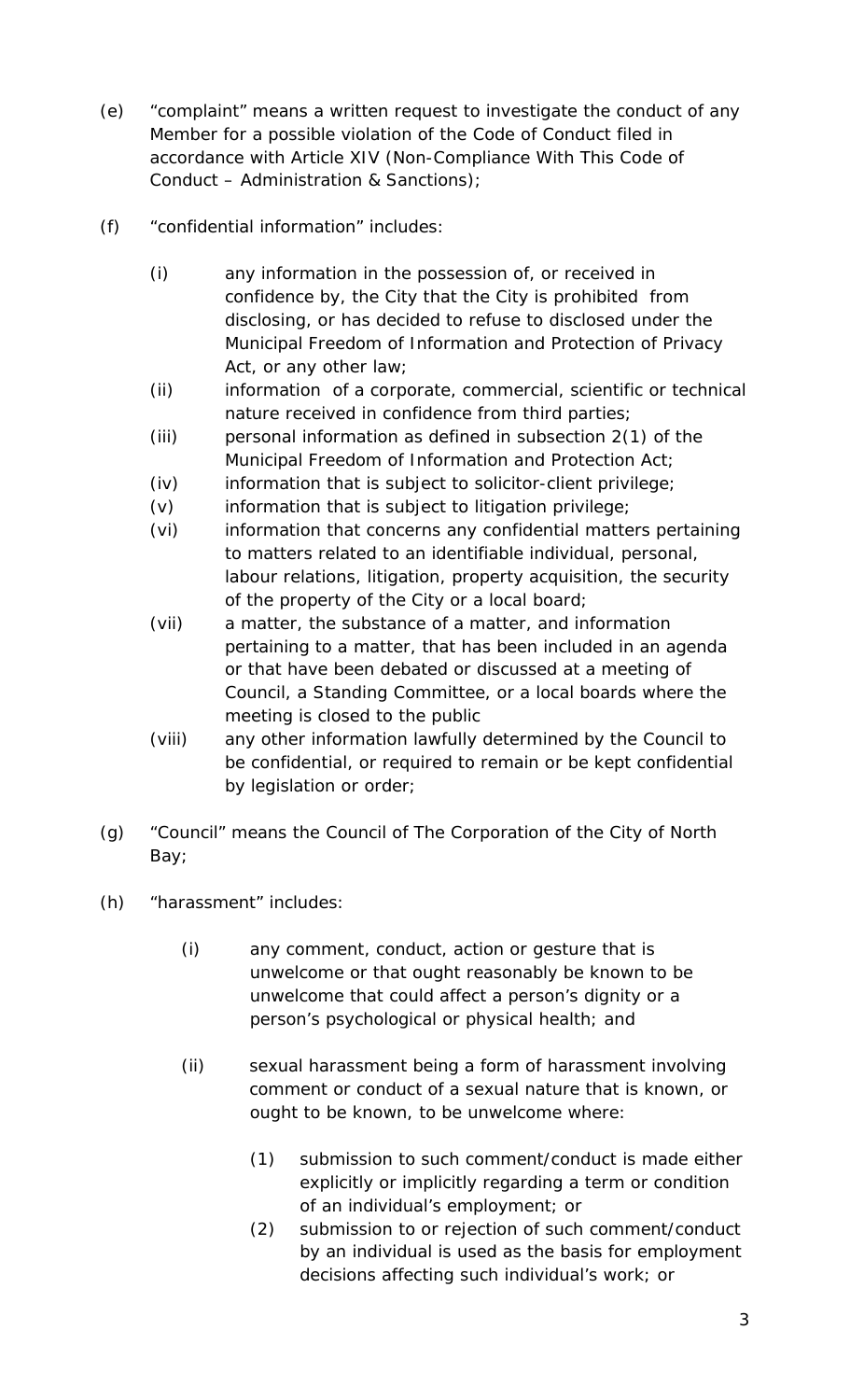(3) such comment/conduct creates an intimidating, hostile or offensive working environment.

Sexual harassment can include, but is not limited to, sexual assault or threats of a sexual nature; unwelcome sexual advances, invitations or requests, demands for sexual favours, innuendos, taunting or degrading words about a person's body, appearance or gender/sexual orientation; leering; sexually derogatory or offensive remarks about an individual; inquiries or comments about a person's sex life, and displays of degrading or offensive sexual material including sexual jokes.

- (i) "information" means any record, document, data, material, correspondence or evidence however recorded, whether oral or in printed form, on film, by electronic means or otherwise;
- (j) "Integrity Commissioner" means the person from time to time appointed by Council pursuant to section 223.3 of the Municipal Act, 2001;
- (k) "lobbyist' means a person that communicates with a Member for the purpose of influencing or attempting to influence the Member respecting an issue that is or may be pending before Council or one of its Standing Committees.
- (l) "local board" means a school board, board of directors of a children's aid society, committee of adjustment, conservation authority, court of revision, land division committee, municipal service board, public library board, board of management of an improvement area, board of health, police services board, planning board, district social services administration board, trustees of a police village, board of trustees of a police village, board or committee of management of a long-term care home, or any other board, commission, committee, body or local authority established or exercising any power or authority under any general or special Act in respect of any of the affairs or purposes, including school purposes, of one or more municipalities or parts thereof, but does not include a committee of management of a community recreation centre appointed by a school board or a local roads board;
- (m) "Member" means each member of the Council and each member of local boards of the City;
- (n) "*Municipal Act, 2001*" means *Municipal Act, 2001*, S.O. 2001, c.25, as amended;
- (o) "*Municipal Freedom of Information and Protection of Privacy Act*" means the *Municipal Freedom of Information and Protection of Privacy Act*, R.S.O. 1990, c.M.56, as amended;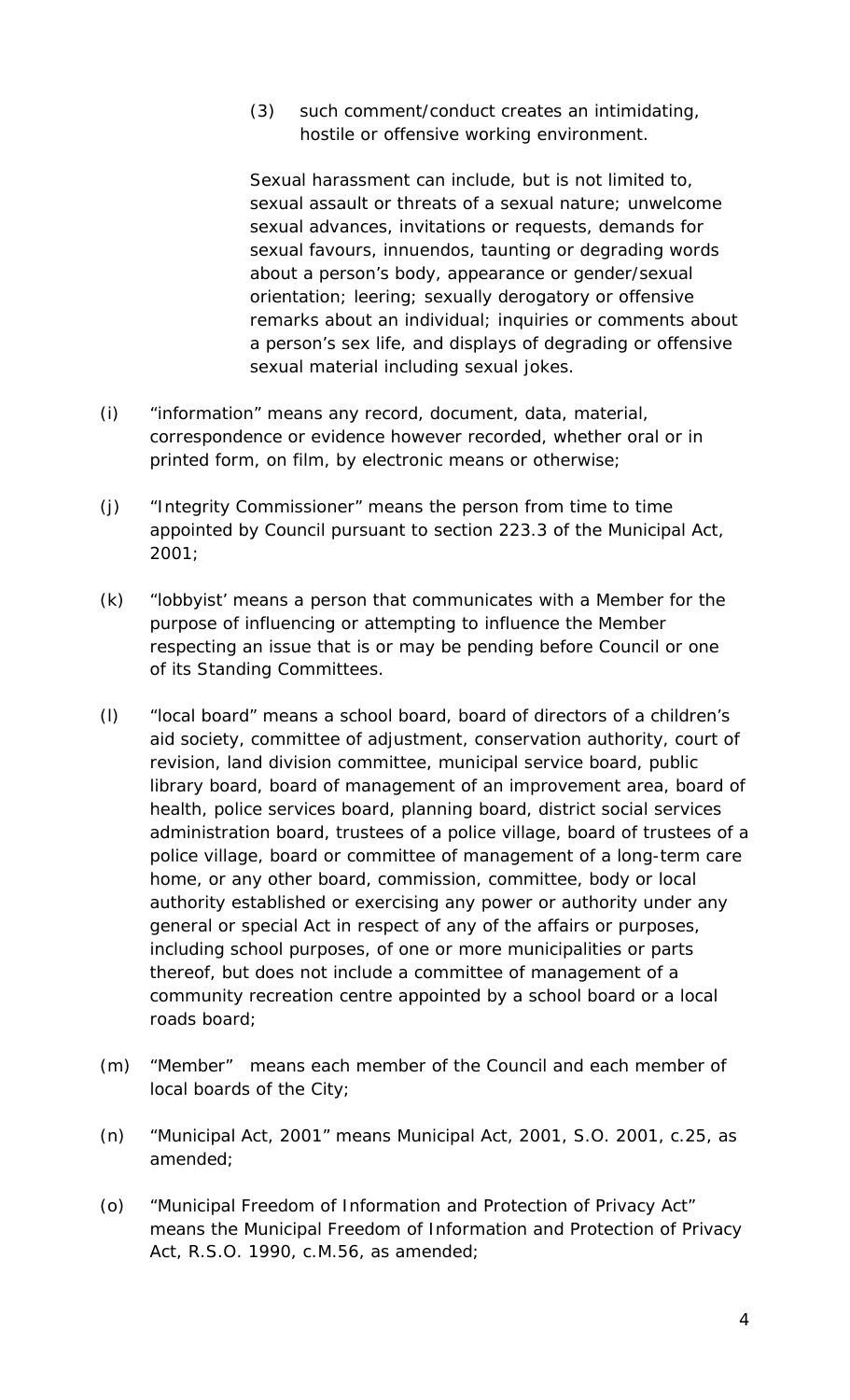- (p) "parent" means a person who has demonstrated a settled intention to treat a child as a member of his or her family;
- (q) "person" includes a corporation, partnership, association and any other entity as the context allows, and expressly includes a Member as well as Council;
- (r) "personal information" includes recorded information about an identifiable individual;
- (s) "Procedural By-Law" means the City's Procedural By-law No. 2017-01, as amended;
- (t) "spouse" means a person to whom the person is married or with whom the person is living in a conjugal relationship outside marriage;
- (u) "Staff" means the municipal administration being the officers, staff and volunteers of the City and the City's local boards;
- (v) "Standing Committee" means each standing committee as from time to time established by the City's Procedural By-law.

## <span id="page-4-0"></span>**ARTICLE V - COMPLIANCE WITH DECLARATION OF OFFICE**

Each Member must act in accordance with his or her declaration of office or terms of appointment, as applicable.

## <span id="page-4-1"></span>**ARTICLE VI- ADHERENCE TO COUNCIL POLICIES AND PROCEDURES**

Each Member shall observe and comply with every provision of this Code of Conduct as well with all other policies and procedures adopted or established by Council affecting the Member.

## <span id="page-4-2"></span>**ARTICLE VII - CONDUCT AT MEETINGS**

Each Member must conduct himself or herself properly and in a civil manner at Council, committee, and other meetings, and in accordance with the provisions of the City's Procedural By-Law, this Code of Conduct and other applicable law.

#### <span id="page-4-3"></span>**ARTICLE VIII - CODUCT RESPECTING OTHERS**

Each Member has the duty and responsibility to treat members of the public, each other Member and Staff appropriately and without abuse, bullying or intimidation, and to ensure that the City's work environment is free from discrimination and Harassment. Without limitation, a Member must not:

- (a) use indecent, abusive or insulting words or expressions toward any other Member, any member of Staff or any member of the public;
- (b) speak in a manner that is discriminatory to any individual, based on that person's race, ancestry, place of origin, colour, ethnic origin, citizenship, creed, sex, sexual orientation, gender identity, gender expression, age, marital status, family status or disability;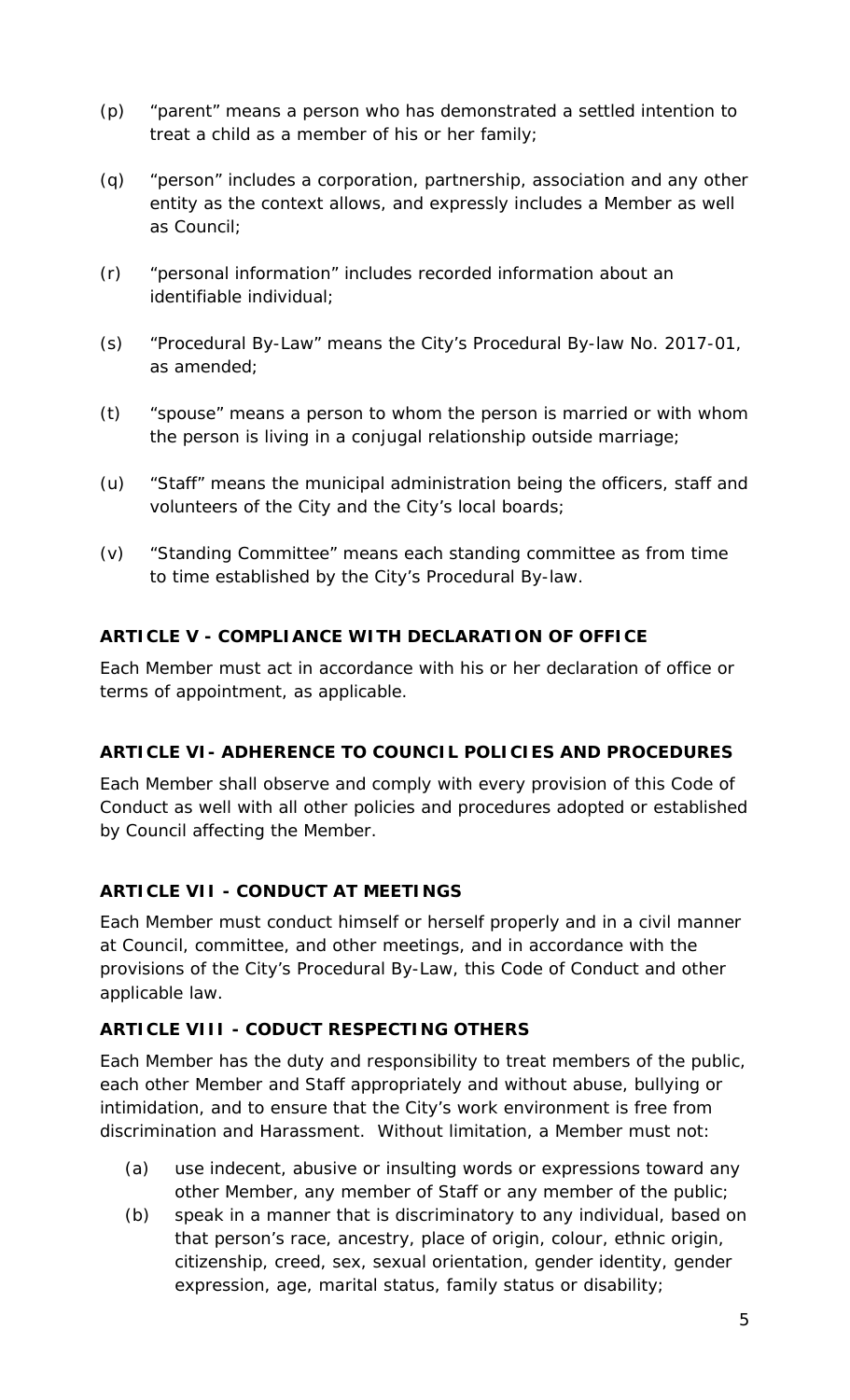(c) engage in any Harassment of any other Member, any member of Staff or any member of the public.

## <span id="page-5-0"></span>**ARTICLE IX - CONDUCT RESPECTING STAFF**

- 9.1 Under the direction of the senior City administration, and in accordance with the decisions of Council, Staff are required to serve the municipal corporation as a whole. Each Member must be respectful of the role of Staff to provide advice based on political neutrality and objectivity and without undue influence from any Member.
- 9.2 No Member shall maliciously or falsely injure or impugn the professional or ethical reputation of any Member of Staff.
- 9.3 Each Member shall show respect for Staff, and for their professional capacities and responsibilities.
- 9.4 No Member shall compel any Member of Staff to engage in partisan political activities or subject any Member of Staff to threat or discrimination for refusing to engage in any such activity.
- 9.5 No Member may use or attempt to further his or her authority or influence by intimidating, threatening, coercing, commanding or influencing improperly any Staff or interfere with that person's duties, including the duty to disclose improper activity.

# <span id="page-5-1"></span>**ARTICLE X - GIFTS AND BENEFITS**

- 10.1 For the purposes of this Code of Conduct, a gift or benefit provided, with the Member's knowledge, to the Member's spouse, child or parent, that is connected directly or indirectly to the performance of the Member's duties, is deemed to be a gift or benefit to that Member.
- 10.2 No Member may accept a fee, advance, gift or personal benefit that is related directly or indirectly to the performance of his or her duties of office, unless permitted under one or more of the following exceptions:
	- (a) compensation authorized by law;
	- (b) a gift or benefit of the kind that normally accompanies the responsibilities of office and is received as an incident of protocol or social obligation;
	- (c) a political contribution otherwise authorized and reported as required by law, in the case of a Member running for office;
	- (d) services provided without compensation by a person volunteering his or her time;
	- (e) as suitable memento of a function honouring the Member;
	- (f) food, lodging, transportation or entertainment lawfully provided by any Provincial, regional or local government or board or political subdivision of any of them, by the Federal government, a foreign government, or by those organizing a conference, seminar or event where the member is speaking or attending in an official capacity.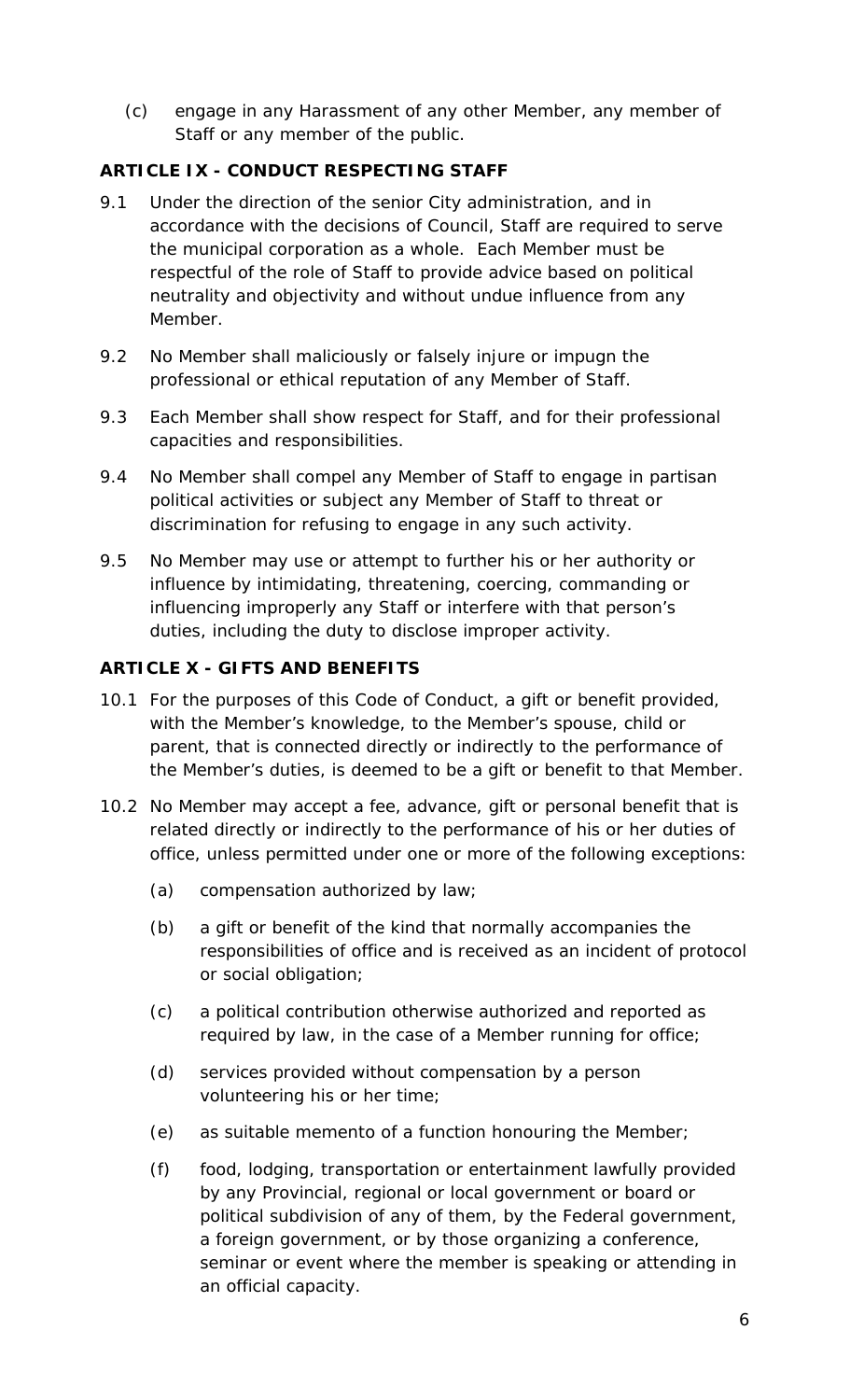- (g) food and beverage consumed at a banquet, reception or other similar event, if:
	- (i) attendance by the Member is for a legitimate City purpose;
	- (ii) the person extending the invitation, or a representative of the organization holding the event, is in attendance; and
	- (iii) the value is reasonable;
- (h) communications to the office of a Member, including subscriptions to newspapers and periodicals; and
- (i) a sponsorship or donation for a community event organized and run by a Member, or a third party on behalf of a Member, subject to the limitations set out in any applicable City policy or this Code of Conduct.
- 10.3 Except for exception 10.2(c) (political contributions allowable by law), these exceptions do not apply where a gift or benefit is provided by a lobbyist or a lobbyist's client or employer.
- 10.4 In the case of any of the exceptions 10.2 (b), (e), (f), (h) and (i), if the value of the gift or benefit exceeds THREE HUNDRED DOLLARS (\$300.00), or if the total value of the gifts or benefits received from any one source during the course of a calendar year exceeds THREE HUNDRED DOLLARS (\$300.00) the Member shall file, within thirty (30) days of receipt of the gift or benefit, or, of reaching the annual limit, a disclosure statement with the City Clerk. The disclosure statement must set out:
	- (a) the nature of every gift or benefit received;
	- (b) its source and date of receipt;
	- (c) the circumstances under which it was given and received;
	- (d) its estimated value;
	- (e) what the recipient intends to do with any gift; and
	- (f) whether any gift will at some point be provided to the City.
- 10.5 The City Clerk will cause each disclosure statement to be published as part of an agenda for an open meeting of Council.
- 10.6 Council will decide whether to refer a disclosure statement to the Integrity Commissioner.
- 10.7 If Council decides to refer a disclosure statement to the Integrity Commissioner, the Integrity Commissioner will examine it to ascertain whether the receipt of the gift or benefit might, in his or her opinion, constitute a contravention of this Code of Conduct or create a conflict between a private interest and the public duty or responsibilities of the Member. In the event that the Integrity Commissioner makes such a determination, he or she will call upon the Member to justify receipt of the gift or benefit.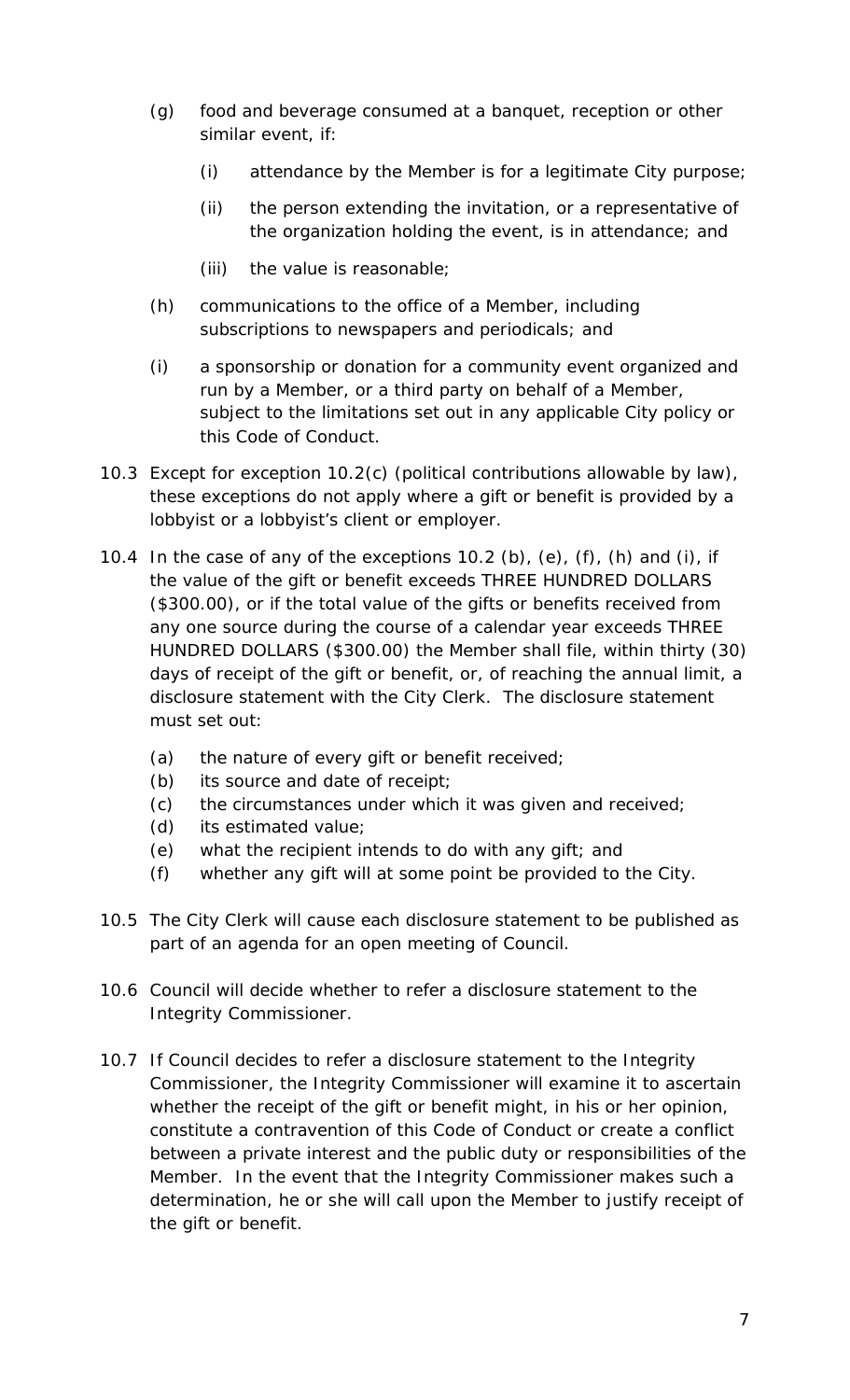- 10.8 If the Integrity Commissioner determines that the receipt of any gift or benefit was inappropriate, he or she may direct the Member to return the gift, reimburse the donor for the value of any gift or benefit already consumed, forfeit the gift or remit to the City the value of any gift or benefit already consumed.
- 10.9 Except in the case of exceptions 10.2 (a), (c), (f) and (i), no Member may accept a gift or benefit worth in excess of FIVE HUNDRED DOLLARS (\$500.00), or gifts or benefits from one source during a calendar year which together are worth in excess of FIVE HUNDRED DOLLARS (\$500.00).

## <span id="page-7-0"></span>**ARTICLE XI - CONFIDENTIAL INFORMATION**

- 11.1 No member shall disclose, release or publish by any means to any person or to the public any confidential information, whether or not acquired by virtue of his or her office, except when required or authorized by Council, or otherwise by law to do so.
- 11.2 No member may use confidential information for personal or private gain or benefit, or for the personal or private gain or benefit of his or her spouse, child, parent or any other person.
- 11.3 No member may obtain access, or attempt to gain access, to confidential information except to the extent that such access is necessary for the performance of his or her duties and such access is not prohibited by Council or by law.

## <span id="page-7-1"></span>**ARTICLE XII - USE OF CITY PROPERTY, SERVICES AND OTHER RESOURCES**

- 12.1 No member may use, or permit the use of, City land, facilities, equipment, supplies, services, staff or other resources, including any City-owned information, website, City transportation delivery service or funds allocated for member's expenses, for any purpose or activity other than the lawful business of the City.
- 12.2 No member may seek or acquire any personal financial gain from the use or sale of confidential information, or of any City-owned intellectual property including any invention, creative writing or drawing, computer program, technical innovation, or any other information or item capable of being patented or copyrighted, of which property remains exclusively that of the City.
- <span id="page-7-2"></span>12.3 Incidental and occasional personal use, non-commercial use of email/internet and personal communication device (ie., Blackberry, Iphone) is permitted.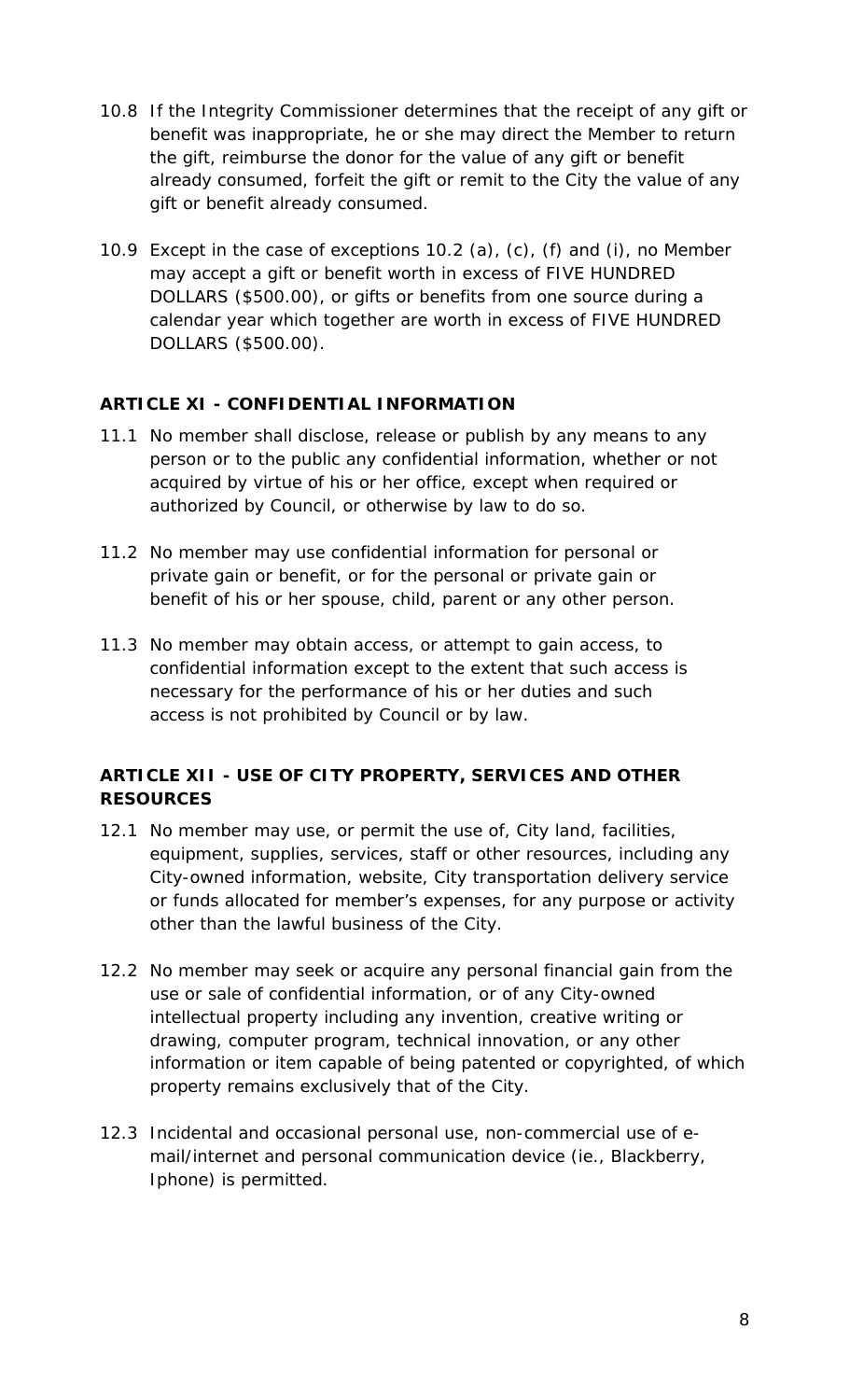## **ARTICLE XIII - NO IMPROPER USE OF INFLUENCE**

- 13.1 No member shall use the influence of his or her office for any purpose other than for the lawful exercise of his or her official duties and for City purposes. Without limitation, no Member may:
	- (a) use his or her office or position of influence or attempt to influence the decision of any other person, for the Member's private advantage or that of the Member's parent, child, spouse, Staff, friend or associate, business or otherwise; or
	- (b) attempt to secure preferential treatment beyond activities in which Members normally engage on behalf of their constituents as part of their official duties; or
	- (c) hold out the prospect or promise of future advantage through the Member's supposed influence within Council, in return for any action or inaction.
- 13.2 For the purposes of subsection 13.1, "private advantage" does not include:
	- (a) a matter that is of general application;
	- (b) a matter that affects a Member, his or her parent, spouse, child, Staff, friends or associates, business or otherwise as one of a broad class of persons;
	- (c) a matter that concerns the remuneration or benefits of a Member, or
	- (d) a request by a Member that Council grant a lawful exemption.

# <span id="page-8-0"></span>**ARTICLE XIV - NON-COMPLIANCE WITH THIS CODE OF CONDUCT – ADMINISTRATION & SANCTIONS**

- 14.1 A person who believes that a member has contravened any provision of this Code of Conduct may give to the Integrity Commissioner the person's complaint which must be in writing and must set out the particulars of the alleged contravention.
- 14.2 The Integrity Commissioner may refuse to investigate a complaint if, in the opinion of the Integrity Commissioner, a complaint is frivolous, vexatious or an abuse of process. The Integrity Commissioner will report to Council respecting each complaint given to the Integrity Commissioner. The Integrity Commissioner and his or her delegates have the powers and subject to the duties prescribed by sections 223.3 to 228.8, inclusive of the *Municipal Act, 2001* and by other applicable law.
- 14.3 Notwithstanding anything in this Code of Conduct,
	- (a) If the Integrity Commissioner has not completed an inquiry before nomination day or for a regular election, the Integrity Commissioner must terminate the inquiry on that day. If an inquiry is terminated, the Integrity Commissioner must not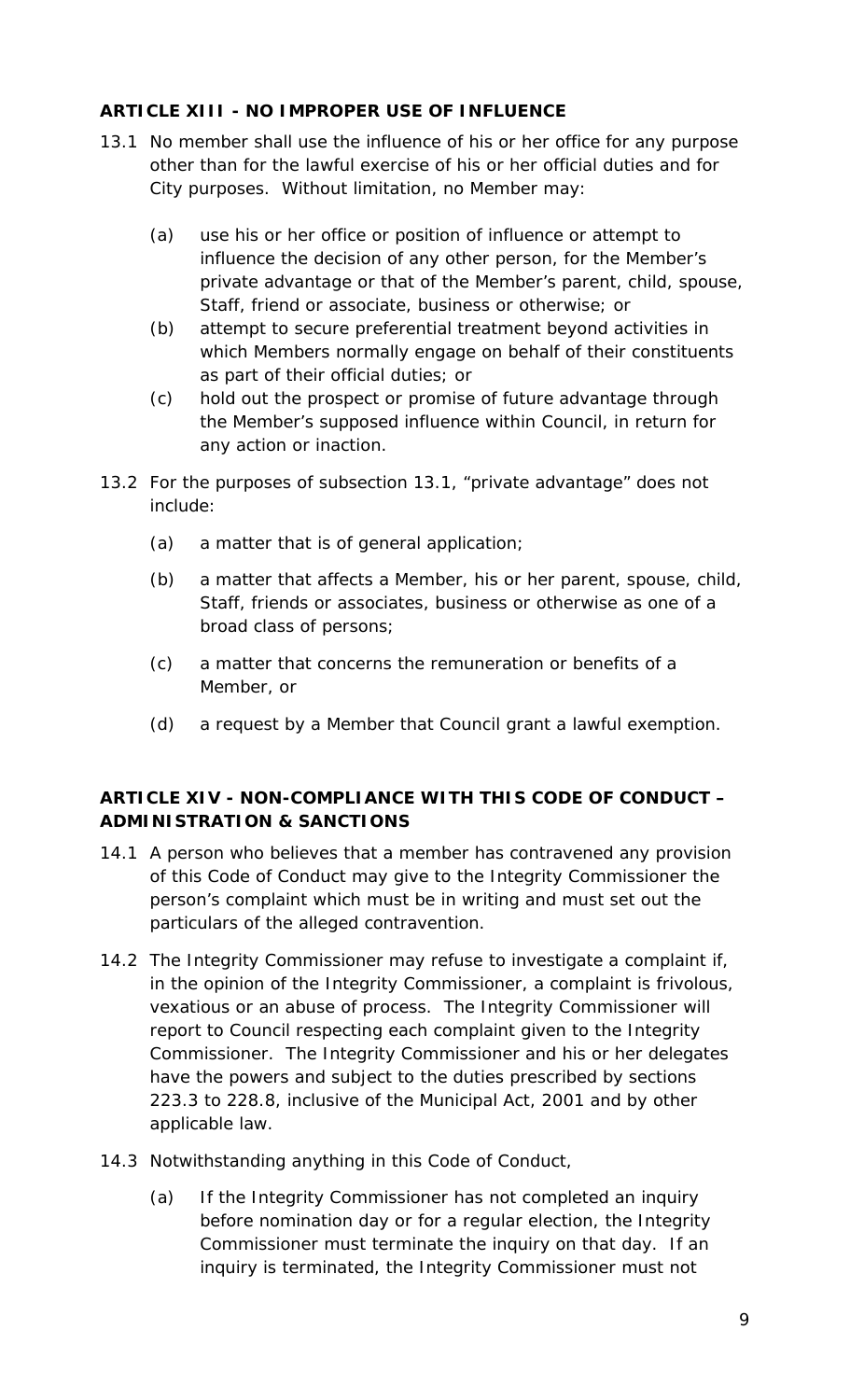commence another inquiry in respect of the matter unless, within six (6) weeks after voting day in a regular election, the person who made the complaint or the Member whose conduct is the subject matter of the complaint makes a written request to the Integrity Commissioner that the inquiry be commenced, provided that no inquiry respecting a former Member may be commenced.

- (b) Between nomination day and voting day in a regular municipal election, no person may submit a complaint respecting an alleged contravention of the Code of Conduct, the Integrity Commissioner must not report to the Council about whether a member has contravened the Code of Conduct and the Council may not consider whether to impose penalties.
- 14.4 Upon receipt of a report from the Integrity Commissioner that, in the Integrity Commissioner's opinion, a Member has contravened this Code of Conduct, Council will decide whether to impose either of the penalties prescribed by subsection 223.4(5) of the Municipal Act, 2001 as follows:
	- (a) a reprimand; or
	- (b) suspension of the remuneration paid to the Member in respect of his or her services as a member for a period of up to ninety (90) days.
- 14.5 The Integrity Commissioner may also recommend that Council take one or more of the following actions:
	- (a) removal from membership on a committee or local board;
	- (b) removal as chair or as vice-chair of a committee or local board;
	- (c) repayment or reimbursement of monies received;
	- (d) return of property or reimbursement of its value;
	- (e) request a public apology to Council, the complainant, or both; or
	- (f) any other or additional action deemed by Council to be appropriate, and which is within its power to take.

#### <span id="page-9-0"></span>**ARTICLE XV - NO REPRISAL OR OBSTRUCTION IN THE APPLICATION OR ENFORCEMENT OF THIS CODE OF CONDUCT**

Each member must respect the integrity of the Code of Conduct and inquiries and investigations conducted under it and must co-operate in every way possible in securing compliance with its application and enforcement. Any reprisal or threat of reprisal against a complainant or any other person for lodging a complaint or for providing relevant information to the Integrity Commissioner or any other person is prohibited. It is also a violation of the Code of Conduct to obstruct the Integrity Commissioner, or any other City official involved in applying or furthering the objectives or requirements of this Code of Conduct, in the carrying out of such responsibilities, or pursuing such objectives.